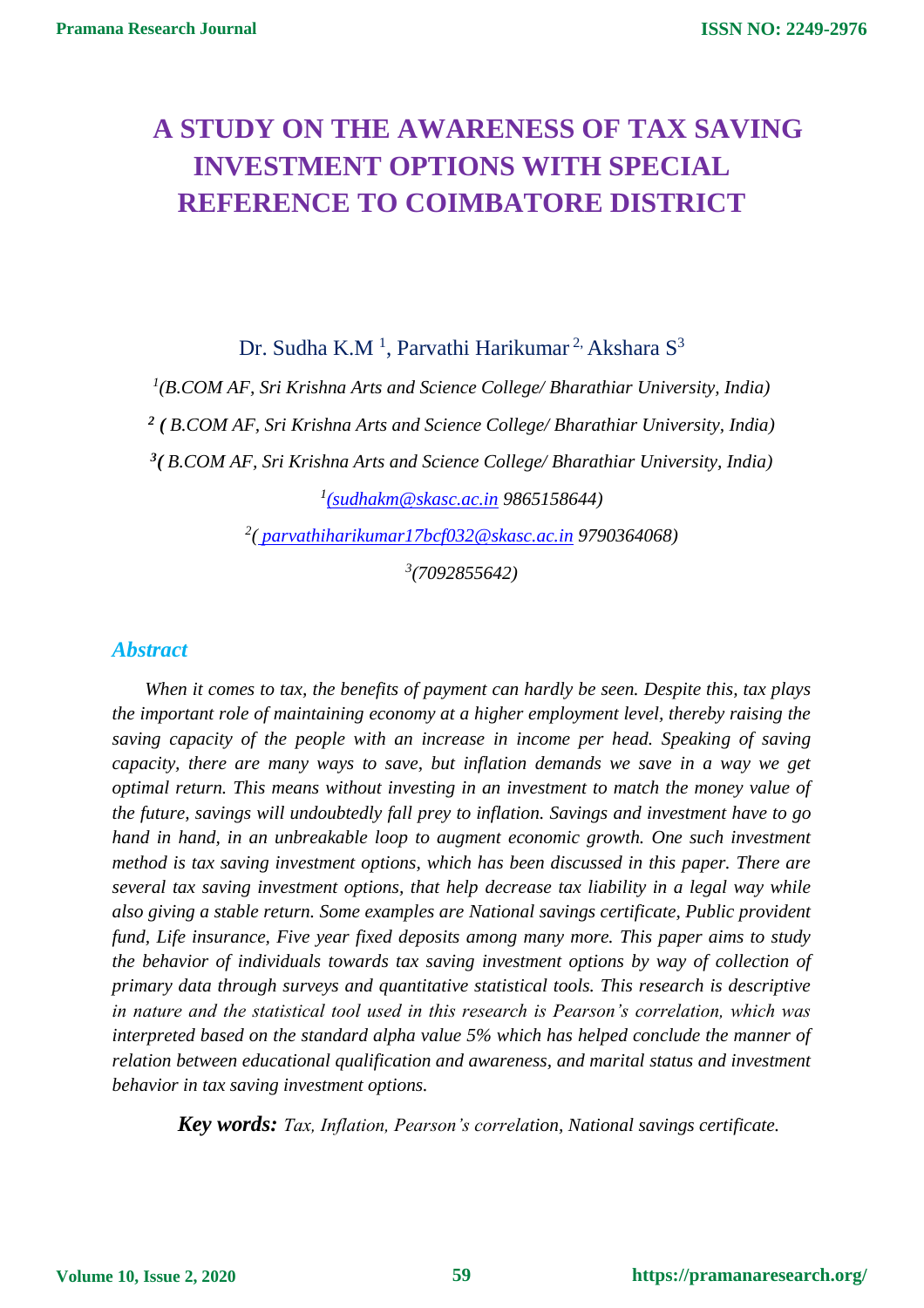## **INTRODUCTION**

The word tax which is derived from the Latin word taxo is a compulsory financial levy imposed upon a tax payer who may be an individual or a legal entity by a governmental organization in order to fund various public expenditures. More often than not there is pain in paying tax. This can be contributed to our Indian tax system which has no quid pro quo; that is, we do not receive any direct benefits from paying tax. Very commonly, the idea of not receiving something of equal return in exchange for something foregone does not bore well with a human's psyche, which is the reason for such reluctance. Seek more money and part not for nothing, runs in the human brain regularly. Without merit in investment, investments shall not be made. The same holds for the payments of tax. For this reason, the Income Tax Act has made available several deductions, reliefs and rebates.Investment is an important activity which is performed with the aim of securing a return. Investment in tax saving options secures the reduction of tax saving liability legally. Under the Income Tax Act 1961, expenditures in NSC, PPF, tax saving FD, etc can help an individual claim up to Rs 150,00 as deduction under section 80C. This study is aimed at recognizing those investment options which bring about the reduction of tax liability and which of those investment options are a general choice among salaried individuals and their perception of these options.

# **Objectives**

1. To study the awareness and perception of salaried individuals, with regard to tax saving options.

2. To ascertain if there is any behavioral changes with respect to investment among married and unmarried people.

# **ACKNOWLEDGEMENTS AND REFERENCES**

*Patel and Patel (2012)* performed a research on salaried individuals behaviour in the private sector with respect to investment options. The study's focus was on the difference in each individuals' perception of the ideal investment and how much they are likely to invest in it.

*Ahammad and Lakshmanna (2017)* in their study discovered that people considered safety and liquidity as most important factors in their investment. Their study was focused on the different investment options available and the factors which played importance in deciding tools of investment with respect to salaried employees.

*Amit Kumar and Priya Rathi (2018)* focused their study on the awareness and salaried individuals perception of tax saving options. They also aimed to know the difference in investment patterns with respect to changes in factors such as income, savings and investment.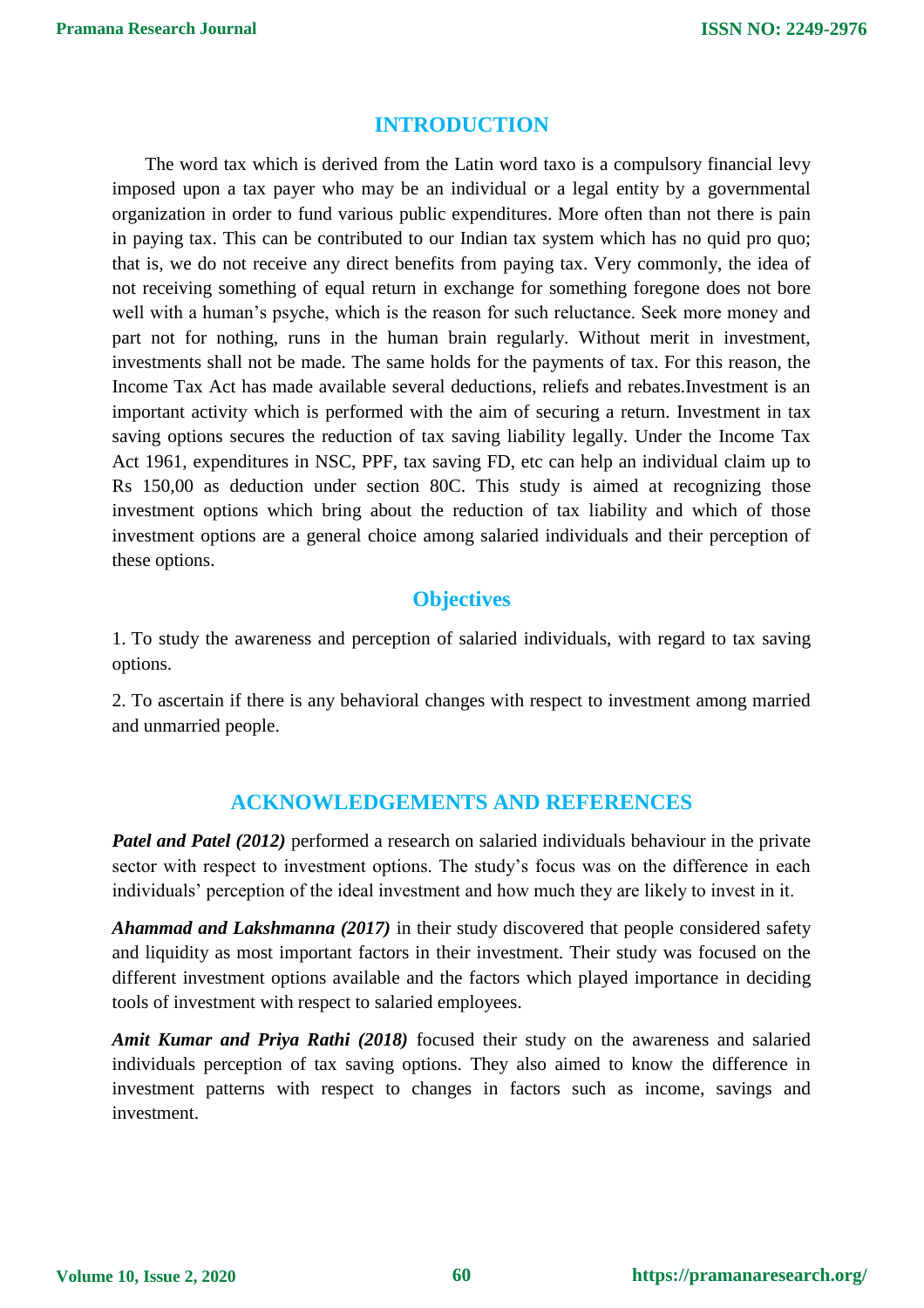## **RESEARCH METHODOLOGY**

This research is descriptive in nature, as it describes the level of awareness salaried people have on tax saving investment options in Coimbatore city, through quantitative methods that involve the collection of Primary and Secondary Data. Any association between Gender, Age, and Qualification of respondents and their awareness of tax saving investment options are described here using correlation.

#### **Area of the Study -** Coimbatore city

## **Data Source**

#### *Primary Data* **-**

Primary data is data that is collected from first-hand sources, using methods like surveys, interviews, or experiments. In this research, a survey of hundred people was conducted with the help of constructive questionnaire.

#### **Sampling Technique -**

The sampling technique used here is Judgement sampling because the study focuses on the awareness of salaried individuals.

#### **Statistical Tools-**

The statistical tool used in this study is Pearson's correlation.

## *Correlation Hypothesis -*

 $H_0$  - Null Hypothesis = There is no significant relationship.

 $H_1$ -Alternative Hypothesis = There is a significant relationship.

# **RESULTS AND DISCUSSION**

**Table 1. Correlation between Educational Qualification and Awareness in Tax saving investment options -**

|                           |                     | Educational<br>Qualification | Awareness |
|---------------------------|---------------------|------------------------------|-----------|
| Educational Qualification | Pearson Correlation |                              | .181      |
|                           | Sig. (2-tailed)     |                              | .071      |
|                           | Ν                   | 100                          | 100       |
| Awareness                 | Pearson Correlation | .181                         |           |
|                           | Sig. (2-tailed)     | .071                         |           |
|                           | Ν                   | 100                          | 100       |